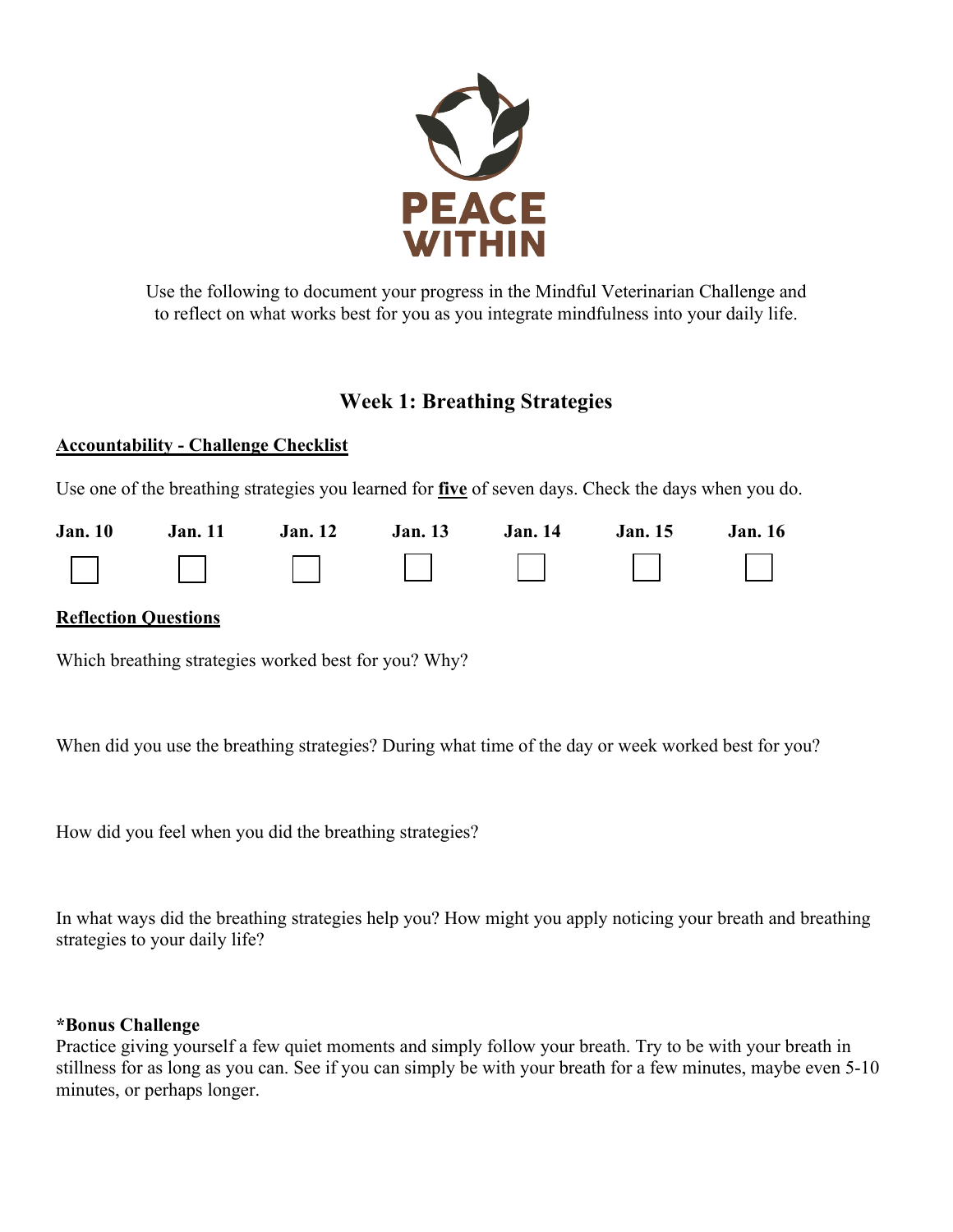# **Week 2: Body Awareness**

#### **Accountability - Challenge Checklist**

Use one of the body awareness strategies you learned for **five** of seven days. Check the days when you do.

| <b>Jan.</b> 17 | <b>Jan.</b> 18              | <b>Jan.</b> 19 | <b>Jan. 20</b> | <b>Jan. 21</b> | <b>Jan. 22</b> | <b>Jan. 23</b> |
|----------------|-----------------------------|----------------|----------------|----------------|----------------|----------------|
|                |                             |                |                |                |                |                |
|                | <b>Reflection Questions</b> |                |                |                |                |                |

Which body awareness strategy worked best for you? Why?

When did you use the body awareness strategies? During what time of the day or week worked best for you?

How did you feel when you did the body awareness strategies?

In what ways did the body awareness strategies help you? How might you apply elements of these strategies to your daily life?

#### **\*Bonus Challenge**

Apply what you have learned these first two weeks by using both your breath and your body to anchor your attention to the present moment. Practice giving yourself a few quiet moments where you use your breath and your body awareness to help you focus and find stillness. Try to be with your breath and any body sensations for as long as you can. See if you can simply be with your breath and body for a few minutes, maybe even 5-10 minutes, or perhaps longer.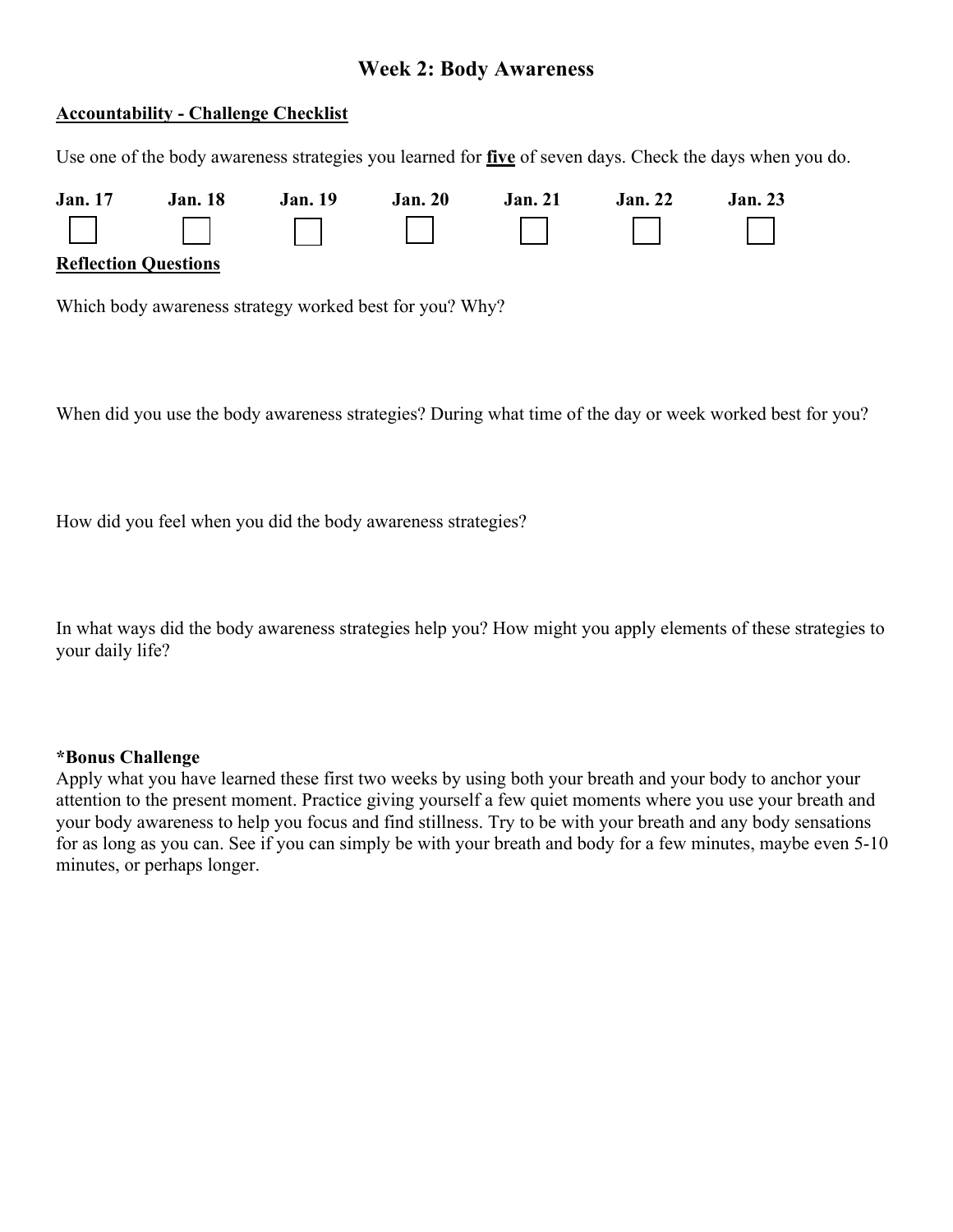### **Week 3: Sensory Awareness**

#### **Accountability - Challenge Checklist**

Use one of the sensory awareness strategies you learned for **five** of seven days. Check the days when you do.

| <b>Jan. 24</b> | <b>Jan.</b> 25              | <b>Jan.</b> 26 | <b>Jan. 27</b> | <b>Jan. 28</b> | <b>Jan. 29</b> | <b>Jan. 30</b> |
|----------------|-----------------------------|----------------|----------------|----------------|----------------|----------------|
|                |                             |                |                |                |                |                |
|                | <b>Reflection Questions</b> |                |                |                |                |                |

Which sensory awareness strategy worked best for you? Why?

When did you use the sensory awareness strategies? During what time of the day or week worked best for you?

What elements of paying attention to your senses resonated most with you? Did you enjoy listening to your surroundings or perhaps being outside and using your senses?

Was there a new sound you noticed or something different you saw or smelled this week?

How did you feel when you did the sensory awareness strategies?

In what ways did the sensory awareness strategies help you? How might you apply elements of these strategies to your daily life?

#### **\*Bonus Challenge**

Apply what you have learned these first three weeks by using your breath, body, and sensory awareness to anchor your attention to the present moment. Practice giving yourself a few quiet moments where you use your breath, body awareness, and now sensory awareness to help you focus and find stillness. You might start your mindfulness practice by first noticing your breath, then noticing your body sensations, and next your senses (or just one particular sense, like sound). You might also choose one of these three anchors that works best for you and see how long you can be present using just this anchor to help you. See how long you can simply be present - maybe a few minutes, maybe even 5-10 minutes, or perhaps longer.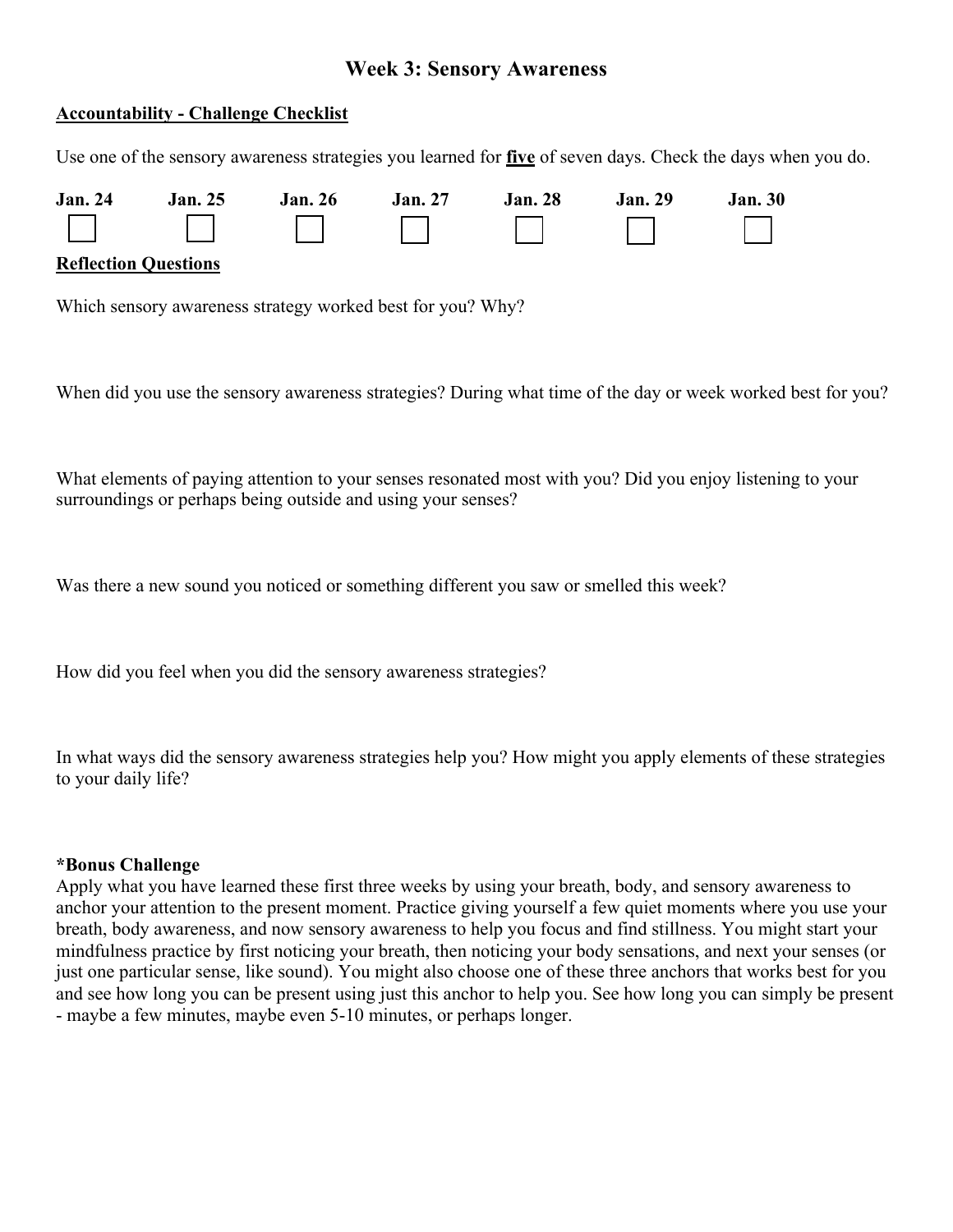### **Week 4: Gratitude**

# **Accountability - Challenge Checklist**

Use one of the gratitude strategies you learned for **five** of seven days. Check the days when you do.

| <b>Jan. 31</b> | Feb. 1 | Feb. 2 | Feb. 3 | Feb. 4 | Feb. 5 | Feb. 6 |
|----------------|--------|--------|--------|--------|--------|--------|
| $\Box$         |        |        |        |        |        |        |

### **Gratitude Journal**

Try to write down one thing each day that you feel grateful for.

|        | Jan. 31                                                                                                               |
|--------|-----------------------------------------------------------------------------------------------------------------------|
|        |                                                                                                                       |
| Feb. 2 | <u> 1989 - Johann John Stone, markin fan it ferstjer fan it ferstjer fan it ferstjer fan it ferstjer fan it fers</u>  |
|        | Feb. 3                                                                                                                |
| Feb. 4 |                                                                                                                       |
| Feb. 5 | <u> 1989 - Jan Barbara, manazarta bashkar a shekara ta 1989 - André a Santa Barbara a shekara ta 1989 - André a S</u> |
| Feb. 6 |                                                                                                                       |

#### **Act of Gratitude**

How might you share your gratitude with others? Could you tell someone what you are grateful for? Could you send a text message or a note to a friend, loved one, or co-worker expressing your gratitude for them?

#### **Reflection Questions**

Which gratitude practices worked best for you? Why?

When did you use the gratitude practices? What time of the day or week worked best?

How did you feel when you did the gratitude practices or even when you wrote down what you feel grateful for?